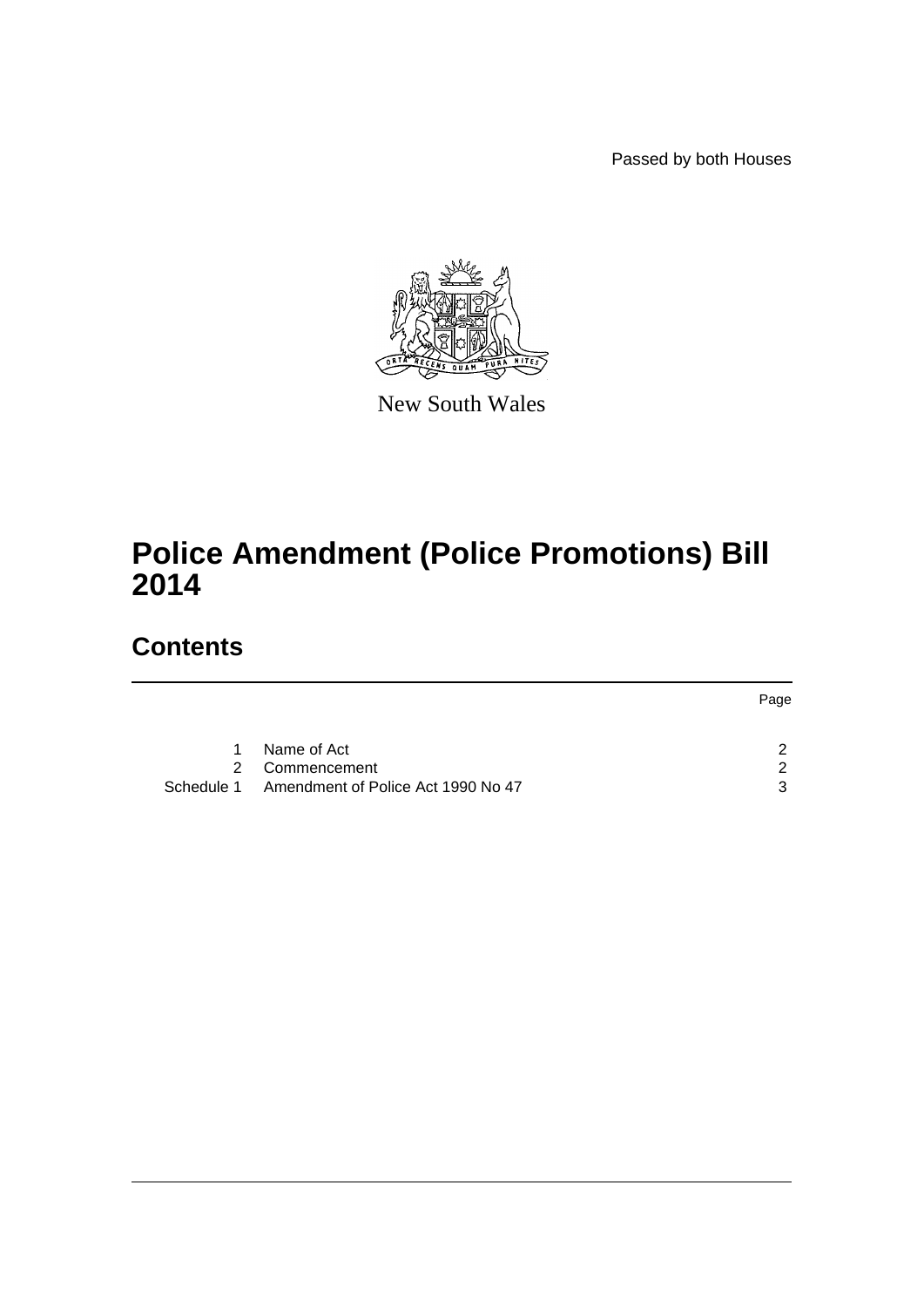*I certify that this PUBLIC BILL, which originated in the LEGISLATIVE COUNCIL, has finally passed the LEGISLATIVE COUNCIL and the LEGISLATIVE ASSEMBLY of NEW SOUTH WALES.*

*Legislative Council 2014* *Clerk of the Parliaments*



New South Wales

# **Police Amendment (Police Promotions) Bill 2014**

Act No , 2014

An Act to amend the *Police Act 1990* to make further provision with respect to the promotion system for police officers; and for other purposes.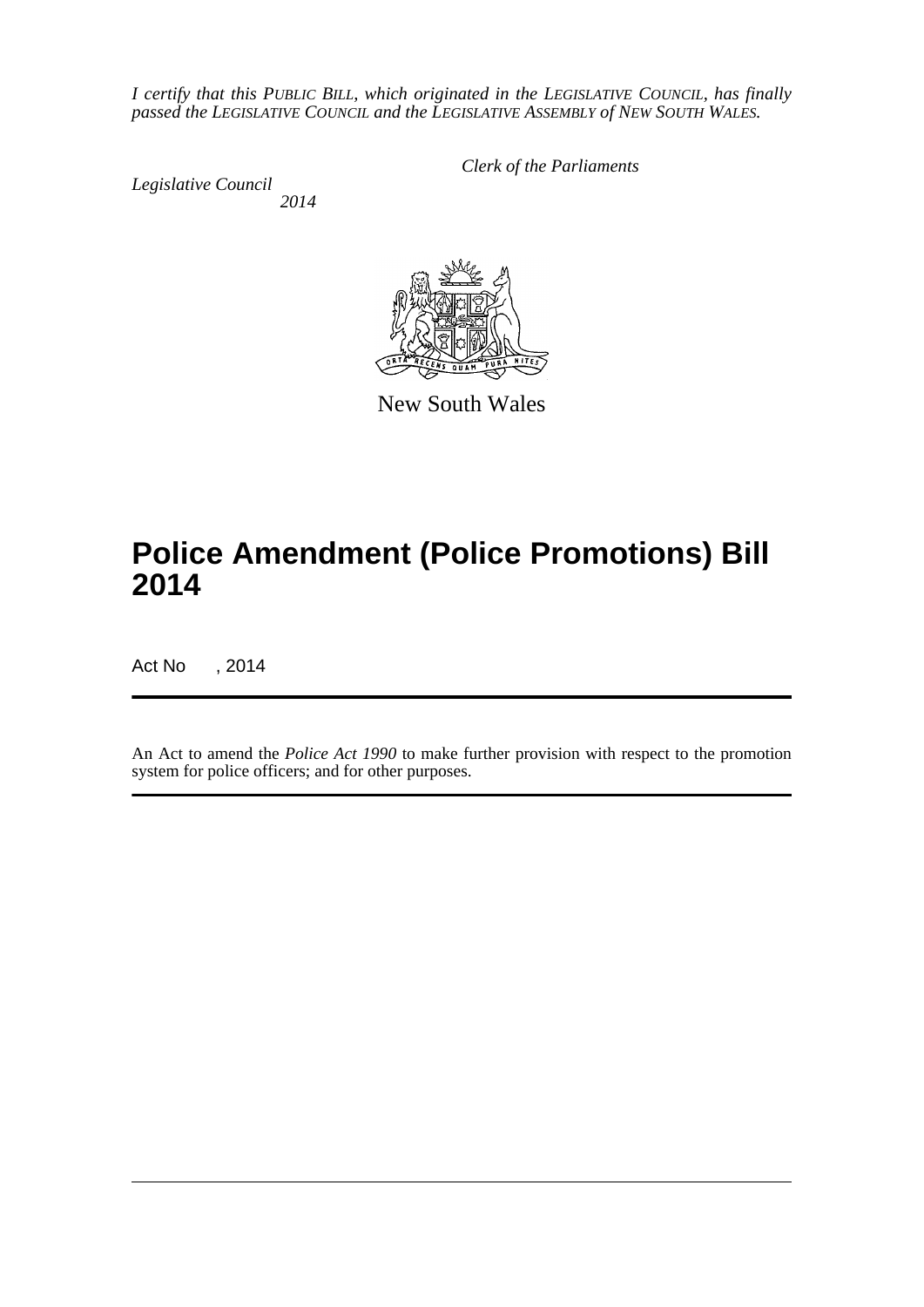### <span id="page-2-0"></span>**The Legislature of New South Wales enacts:**

#### **1 Name of Act**

This Act is the *Police Amendment (Police Promotions) Act 2014*.

#### <span id="page-2-1"></span>**2 Commencement**

This Act commences on a day or days to be appointed by proclamation.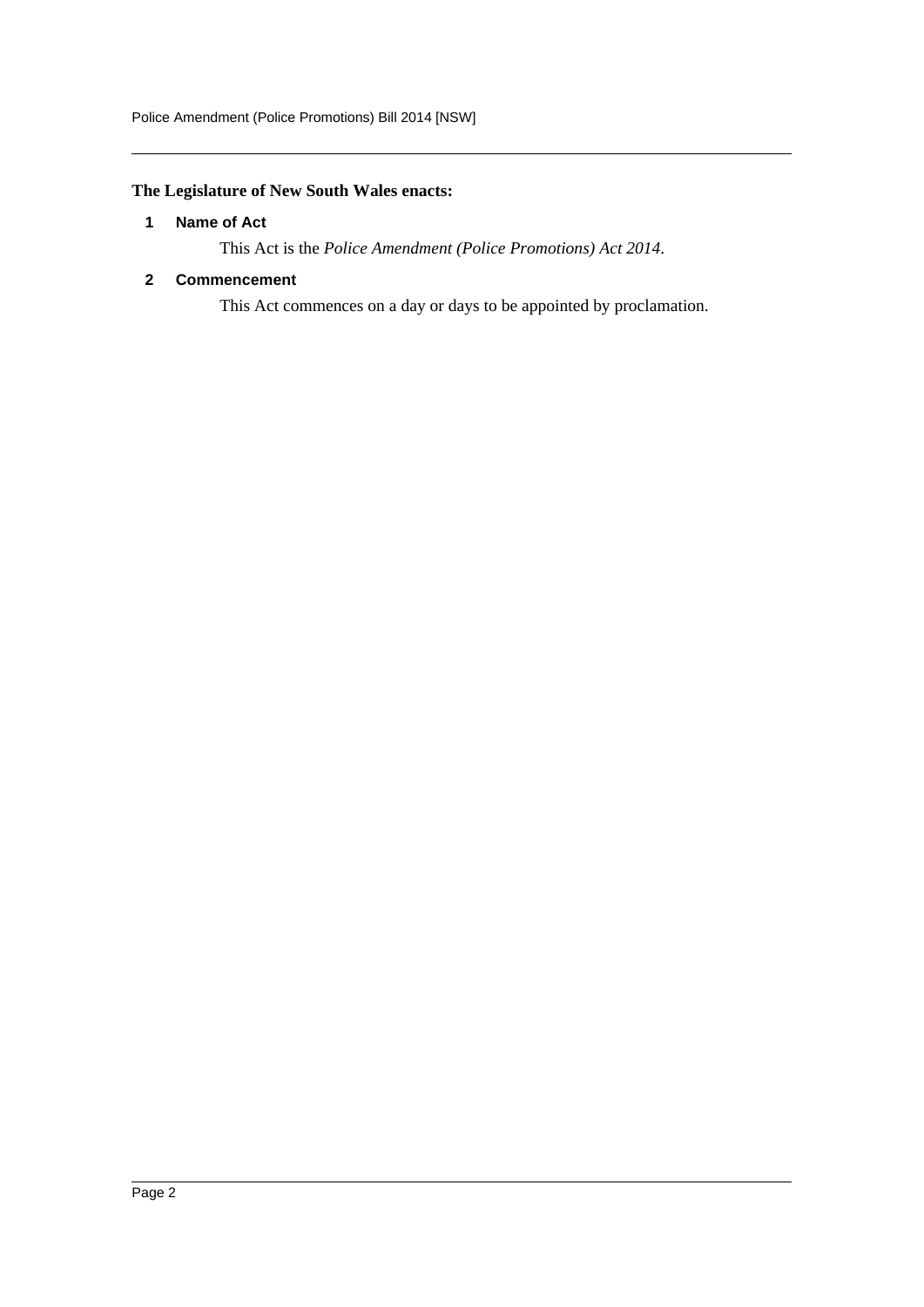### <span id="page-3-0"></span>**Schedule 1 Amendment of Police Act 1990 No 47**

#### **[1] Section 66 Appointments to be made on merit**

Omit "or grade within the rank" from section 66 (4).

#### **[2] Section 66 (4)**

Insert at the end of the subsection:

**Note.** This Division contains exceptions to this subsection (see for example sections 66AA–66AC).

#### **[3] Section 66 (5)**

Omit the subsection.

#### **[4] Sections 66AA–66AC**

Insert after section 66:

#### **66AA Promotion appointments to specialist positions**

(1) In this section, *specialist position* means a position of any rank identified by the Commissioner as requiring specialist qualifications or unique knowledge, skills or experience.

#### (2) **Appointments from promotion list**

The Commissioner may, in the case of a vacant specialist position, appoint a person by way of promotion to the position from the promotion list for the rank concerned who has the greatest merit according to rankings on that list of persons who, in the opinion of the Commissioner, have the qualifications or the knowledge, skills or experience required for the position.

#### (3) **Appointments from outside of promotion list**

In the case of a vacant specialist position designated by the Commissioner for the purposes of this subsection and specified as such on an intranet site of the NSW Police Force, the Commissioner may, following a selection process, appoint a person by way of promotion to the position who, in the opinion of the Commissioner, has the greatest merit among the candidates for the position, but only if:

- (a) the person has completed the required time at rank (as determined by the regulations) in a position that is immediately below the rank of the vacant specialist position, and
- (b) the vacant specialist position is not able to be filled from the promotion list for the rank concerned.
- (4) For the purposes of subsection (3), a vacant specialist position of the kind referred to in that subsection is not able to be filled from a promotion list if:
	- (a) in the case of a position of the rank of superintendent or inspector—a permanent appointment has not been made to the position after it has been advertised twice to the persons on the list, or
	- (b) in the case of a position of the rank of sergeant—a permanent appointment has not been made to the position after it has been advertised:
		- (i) twice to the persons on the list established as a principal promotion list for that rank, and
		- (ii) twice to the persons on the list established as a reserve promotion list for that rank.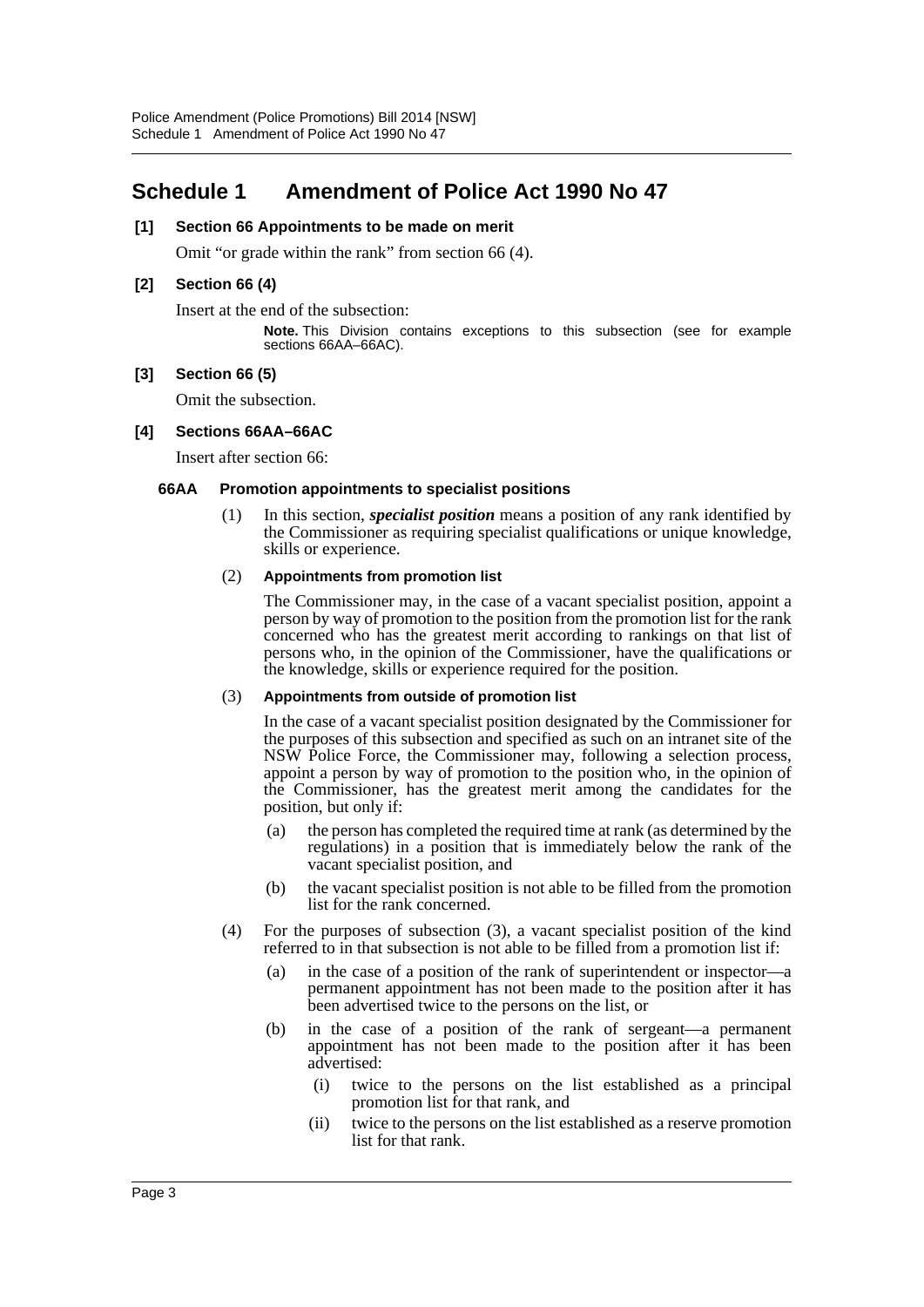- (5) The following provisions apply to the appointment of a person to a vacant specialist position under subsection (3):
	- (a) the person is to be appointed to the position initially on a provisional basis for a period of at least 2 years or such additional period as the Commissioner may determine in any particular case (the *provisional period*),
	- (b) the person may be permanently appointed to the position only if the person has, during the provisional period, gained the requisite qualifications for placement on the promotion list for the rank to which the position relates,
	- (c) if the person is not permanently appointed to the position within the provisional period, the person's provisional appointment is revoked.

#### (6) **Appointments to specialist positions that require specific qualifications**

The Commissioner may, in the case of a vacant specialist position identified by the Commissioner as requiring a specific qualification, appoint by way of promotion to the position a person who is on the promotion list for the rank concerned even though the person does not hold the qualification.

- (7) The following provisions apply to the appointment of a person to a specialist position under subsection (6):
	- (a) the person is to be appointed to the position initially on a provisional basis,
	- (b) the person is, while appointed on such a basis, required to obtain the qualification within the period determined by the Commissioner,
	- (c) the person may be permanently appointed to the position only if the person obtains the qualification within that period,
	- (d) if the person does not obtain the qualification within that period, the person's provisional appointment is revoked.

#### (8) **Psychological assessment of applicants for specialist positions**

The Commissioner may require a person applying for appointment by way of promotion to a vacant specialist position to undergo a psychological assessment of the person's suitability for the position. A person is not eligible to be appointed by way of promotion to a vacant specialist position in respect of which a psychological assessment is required if the person refuses to undergo the assessment or fails to satisfy the requirements or criteria relevant to the assessment.

(9) Section 66 (4) does not apply to an appointment under this section.

#### **66AB Promotion appointments—superintendents**

- (1) The Commissioner may, in the case of a vacant position of the rank of superintendent, appoint by way of promotion from the promotion list for that rank a person who, in the opinion of the Commissioner, has the greatest merit among the candidates for the position regardless of the rankings on that list.
- (2) Any such appointment may only be made after a selection process.
- (3) This section does not limit section 66AA in its application to positions of the rank of superintendent.
- (4) Section 66 (4) does not apply to an appointment under this section.